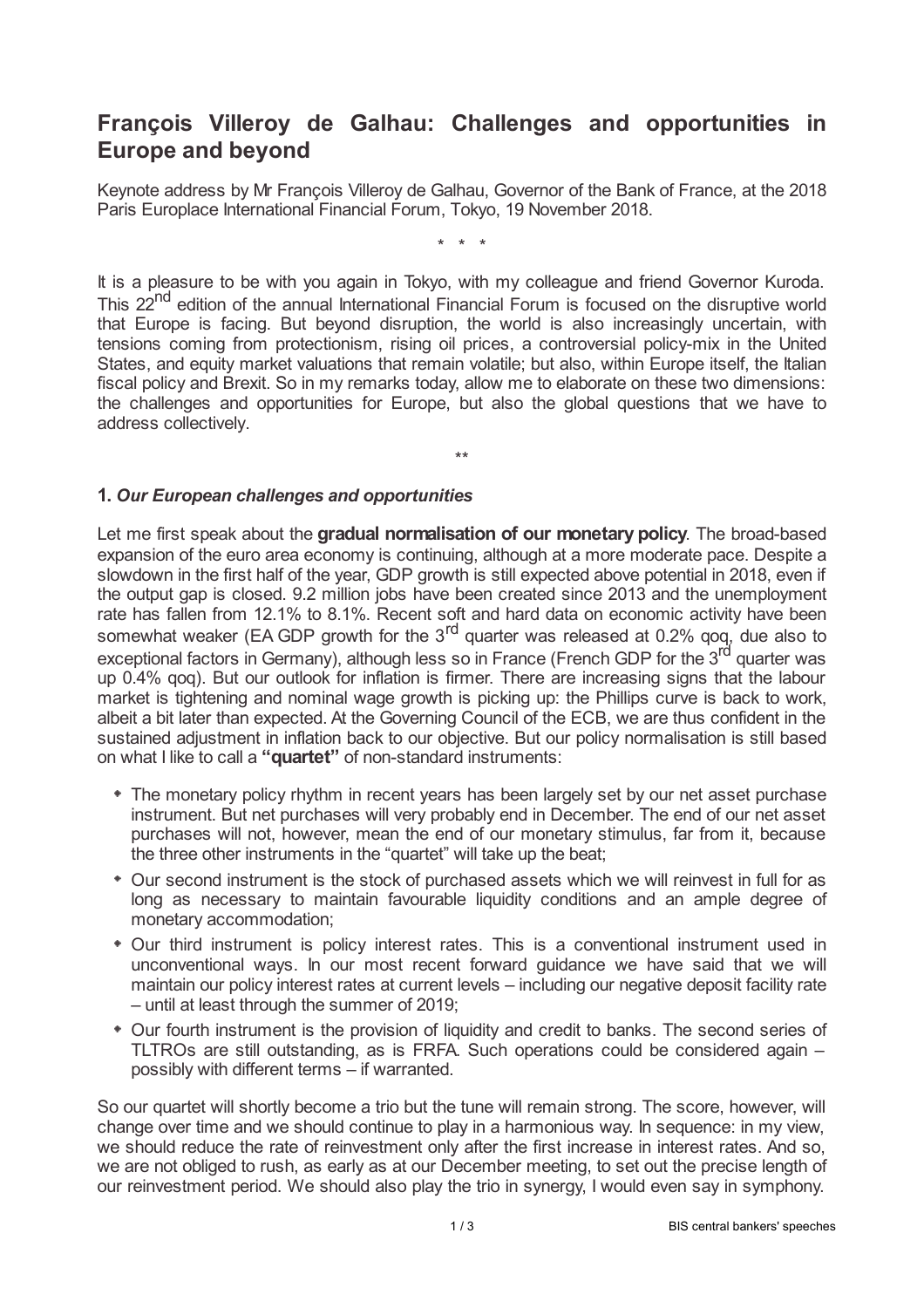Like any orchestra, we need to be able to adapt the normalisation of our monetary policy tempo (allegro or andante) and intensity, according to economic data. In short, we are very clear about our objective – normalisation following non-standard policies – and about our sequence, but we should remain very pragmatic along our path.

Another and somewhat related challenge – as monetary policy cannot be the only game in town – is **the continuation of structural reforms** in countries where they are needed. In this regard, France is on the right path. I stress this as a fully independent central banker: the French government has displayed a strong commitment to reforms aiming to boost employment, productivity and resilience. I could quote, among others: the "Macron Ordonnances" of 2017 which have increased flexibility in the labour market; tax reforms, which have reduced or shifted the tax wedge on labour and capital; or the recent law "Avenir Professionnel", adopted in the summer of 2018, which has simplified apprenticeship and improved the professional training system. All these reforms will hopefully be enhanced by further progress on public finances; but France is now in a stronger position than before.

Third challenge: **Brexit**. It is bad news first and foremost for the United Kingdom, but also for Europe, and we hope that the draft agreement the negotiating teams have reached last Tuesday can be finalised. However the European financial system will inevitably be restructured. Instead of a single City for the continent, we expect an integrated polycentric network of financial centres, with specialisations based on areas of expertise. This is an opportunity to improve the circulation of the abundant savings in the euro area  $-$  a surplus of over EUR 400bn  $-$  towards equity financing and innovation.

Paris is well qualified to become the market hub of this new euro area network. It hosts one of the most developed capital markets in continental Europe, four global banks, the first insurance and asset management industry, a leading bond market, the largest commercial paper market with NEU-CP and the largest private equity investor in continental Europe. In addition, French financial authorities, including the Banque de France, are working together to facilitate the dissemination of sound and safe financial innovations and fostering the scaling up of sustainable finance. Green finance in particular is one of our priorities, and this is the reason why, at the One Planet Summit last December, the Banque de France launched the Network for Greening the Financial System (NGFS), together with central banks and supervisors from all over the world. Moreover, a number of international banks have decided to transfer the bulk of their market activities to Paris, and Japanese financial institutions will always be welcome in Paris.

## **2.** *Beyond Europe, our collective questions*

Let me turn to the global questions that we have to address together, starting with Japan and France. I guess our views are very close here. There are increasing tensions in the global environment, starting with **protectionism**. Beyond the direct trade policy shock resulting from a rise in import tariffs, two factors at least may amplify the decline in global GDP: a decline in investment demand caused by firms' falling business confidence due to uncertainty, and a rise in the financing cost of capital due to an increase in actual or perceived borrower risk. According to Banque de France model estimates, the negative impact on GDP of higher import tariffs is 2 to 3 times larger when we account for these indirect channels. And this increase in uncertainty can produce front-loaded negative effects, even before the effective implementation of protectionist measures. That said, protectionism is first and foremost a negative supply-shock with stagflationary effects. As such, the adverse effects of protectionism cannot and should not be accommodated by monetary policy.

In spite of protectionist threats, the global economy continues to expand strongly, at 3.7% this year. In our latest IMF meetings, we have often used the nice French word "plateau" to describe global growth. But this "plateau" is not even: the strong acceleration in the United States, even if it is temporary and fragile, is offset by a moderation elsewhere. In short, the challenge is that we